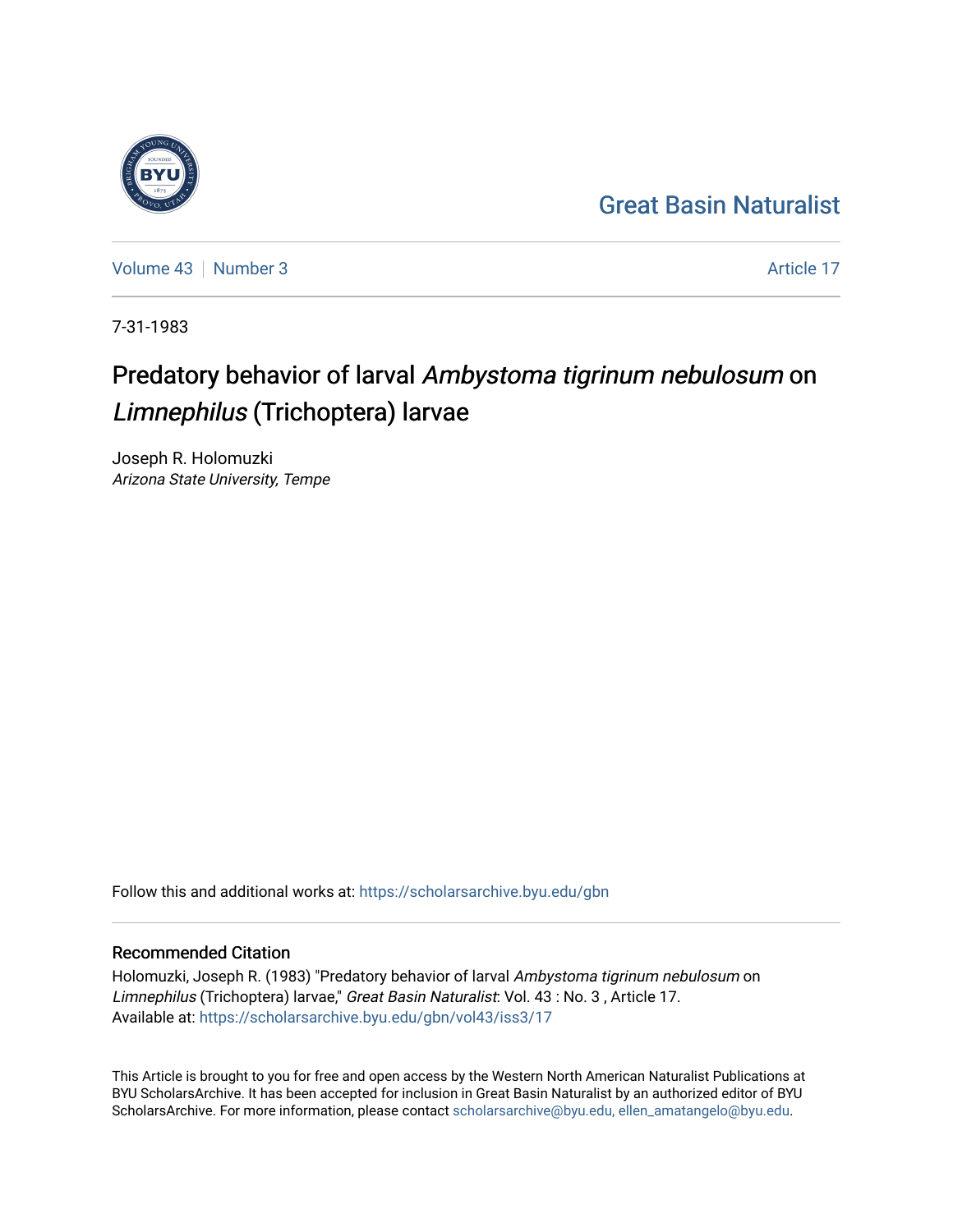## PREDATORY BEHAVIOR OF LARVAL AMBYSTOMA TIGRINUM NEBULOSUM ON LIMNEPHILUS (TRICHOPTERA) LARVAE

#### Joseph R. Holomuzki'

Abstract.— Examination of stomach contents indicated that second-year Ambystoma tigrinum nebulosum larvae consumed Linnephilus sp. larvae but rarely ingested the case. Feeding observations of captive salamanders on caddisfly larvae supported this finding. Extraction of caddisfly larvae from their case was accomplished only when larval salamanders quickly seized the anterior portion of ambulatory Limnephilus sp. extended from their case and vigorously shook the trichopteran from side to side.

Interest in the predatory behavior of Ambustoma tigrinum nebulosum on Limnephilus sp. was prompted by the examination of stomach contents of 29 second-year larvae  $(\sim]13$  mos. old) from east central Arizona. Fourteen salamanders had eaten a total of 71 Limnephilus sp. larvae, yet remains of only 7 cases were evident. This indicated that A. tigrinum were extracting caddisfly larvae from their case. Such feeding behavior apparently contrasts with some A. tigrinum in Utah where individuals ingested caddisfly larvae with cases (Tanner 1931). Moreover, extraction of larva from the case is discordant with the notion that larval A. tigrinum exploit aquatic resources in a manner nearly identical to freshwater fish (Zaret 1980), since fish typically consume both caddisfly case and larva (Elliot 1967, Tippets and Moyle 1978, W. L. Minckley, pers. comm.). This paper describes the ability of captive A. tigrinum nebulosum larvae to extract Limnephilus sp. larvae from their cases.

Salamanders used for feeding observations and stomach analyses were collected in June 1981 from Big Meadows Tank 1, <sup>a</sup> per manent pond located 1.0 km NNW of the western edge of Sunrise Lake, Apache Co., Arizona (elev. 2,774 m). Eight second-year larvae varying from <sup>78</sup> to <sup>98</sup> mm from tip of snout to posterior margin of vent were indi vidually kept in  $36 \times 22 \times 26$  cm aquaria partially filled with 50 percent Holtfreter's solution. Animals were acclimated for 24 hours before feeding observations were in itiated. Limnephilus sp. collected from Big Meadows Tank <sup>1</sup> also were kept in 50 per-

cent Holtfreter's solution. Each salamander was provided six caddisflies during feeding runs. The number of strikes and successful captures were counted in each 1-3 hour run. Salamanders were not fed between observations.

Movement by Limnephilus sp. seemed to provide a visual stimulus for a strike response by these salamanders. Previous studies also noted A. tigrinum larvae typically striking moving prey (Dodson and Dodson 1971, Rose and Armentrout 1976). My observations, however, suggest tactility may also play a role in stimulating an attack on prey. Attraction of a salamander to a caddisfly case was apparently frequently caused by any move ment of the case. The salamander usually halted and placed its snout or chin against a case that had moved. Further movement by the caddisfly stimulated a strike. Salamanders withdrew from the case if cessation of move ment was protracted.

During 26 hours of observations, only 2 (3.4 percent) Limnephilus sp. larvae were eaten in 58 strikes. Unsuccessful attempts at prey capture consisted of a salamander tak ing the entire case into its mouth. The animal then manipulated the case and discarded it after about 14 seconds  $(N = 12, \text{ range: } 3\text{-}85)$ seconds). On no occasion was the case con sumed. Caddisfly larvae were successfully at tacked and eaten only when a salamander slowly approached an ambulatory Limnephilus sp. extended from its case and quickly seized the anterior portion of the larva. The salamander then vigorously shook the tri chopteran from side to side until extracted.

<sup>&#</sup>x27;Department of Zoology, Arizona State University, Tempe, Arizona 85287.